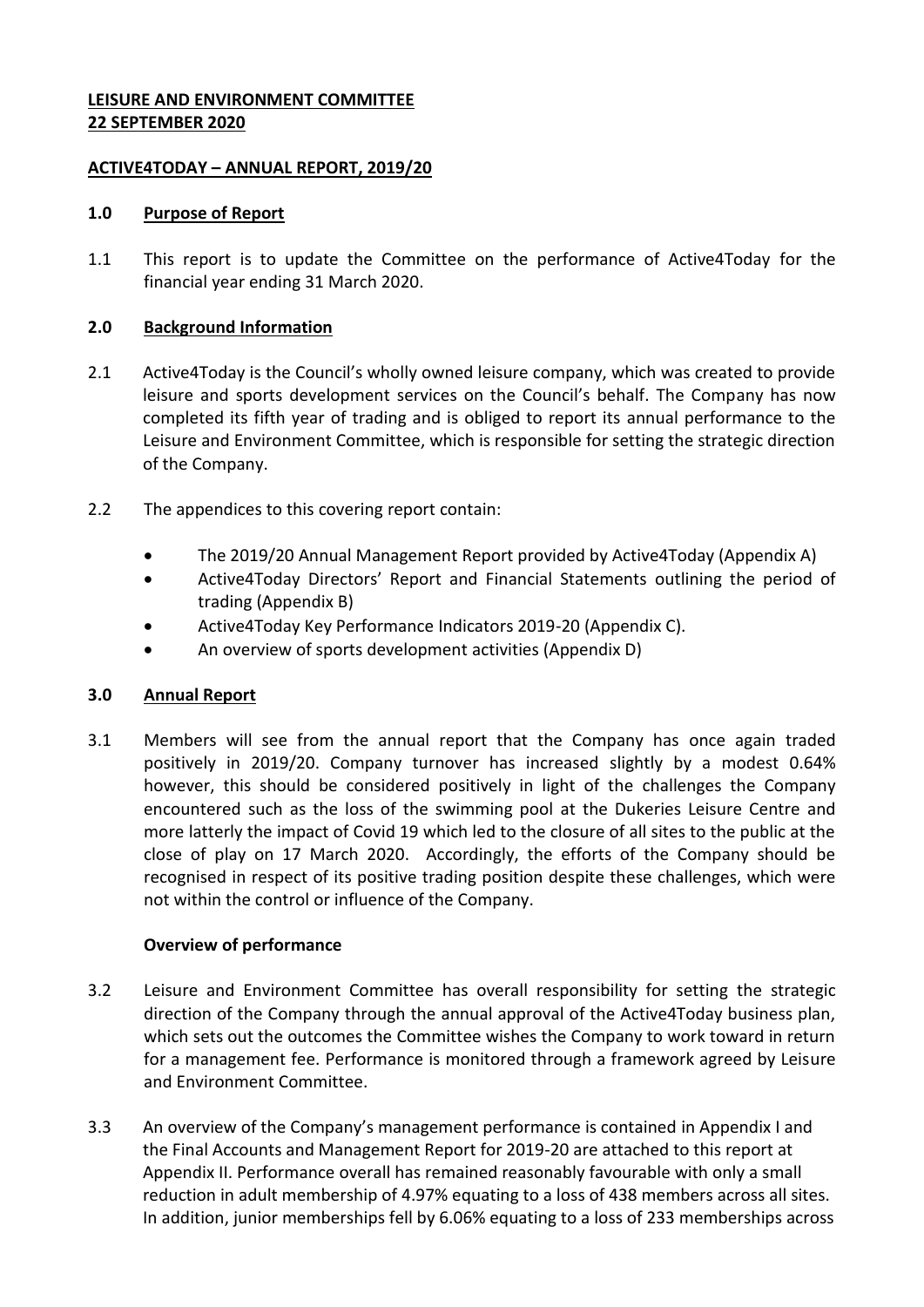the 4 sites compared with the same period in 2019. This was in part attributable to the early onset of Covid 19 and the consequential impacts on user confidence. However, as in previous years, the Company has worked hard to retain memberships through a combination of promotions, guest passes and wider community engagement.

- 3.4 Overall visits have increased slightly across all sites, including the community leisure facilities at school sites, which are managed by the Company rising by 0.31%, an increase of 3,670 to 1,189,899 and it is estimated that a further 30,000 visits would have been achieved had the centres not closed before year end. There was modest growth in junior visits to the centres, with Over 60's age group and users from more deprived areas, which suggest that the inclusion work to engage more users to the centres is starting to improve. Although the early onset of Covid concerns from January impacted on the number of referrals from health professionals, the number of people that moved from the initial scheme onto the membership offer increased by 7.6% rising from 250 to 269 compared to the previous year.
- 3.5 An overview with narrative of the Company's 12 Key Performance Indicators (KPI's), which support the Council's Community Plan 2019-2023 is attached at Appendix IV for member consideration.

# **Overview of finance**

- 3.6 During the period 1 April 2019 to 31 March 2020, the financial statements at Appendix II show that the Company recorded a net operating deficit of £56,788 factoring in the full management fee payable by the Council of £121,220. It should be noted, however that £224,994 was spent on repairs and renewals on the Council's Assets and £223,548 was paid to the Council in support charges. The trading position moved from a small surplus of £22,453 down to a deficit of £3,311which is a swing of £25,764 this was due to a combination of increased VAT charges and reduced turnover.
- 3.7 It should be further noted that within the accounts the provision for pension deficit is now shown as a net liability in the Balance sheet and is in accordance with generally accepted accounting treatment. The net liability has always existed, however as the company's accounts were not subject to audit in previous years, (as the company was treated as a "small company" for the purposes of filing requirements with Companies House), the liability was not provided for in the company's accounts and was, instead, disclosed as a note to the accounts. The company, as a wholly owned subsidiary of the Council, is now required to have an audit and therefore has accounted for assets and liabilities of the pension fund on the face of the Balance Sheet. The value of the assets and liabilities will be re-valued every 3 years with the next review being undertaken this year, however, this is an accounting protocol for member information only.
- 3.8 The Company's earmarked usable reserves, as at 31 March 2020 stand at £396,819 a decrease of £3,310 on the balances held at 31 March 2019 and are allocated as follows:

| <b>Total Usable Reserves</b>             | E396,819     |
|------------------------------------------|--------------|
| <b>Contingency Reserve</b>               | $ $ £139,817 |
| Repairs and Renewals Development Reserve | £70,000      |
| Repairs and Renewals Reserve             | £187,002     |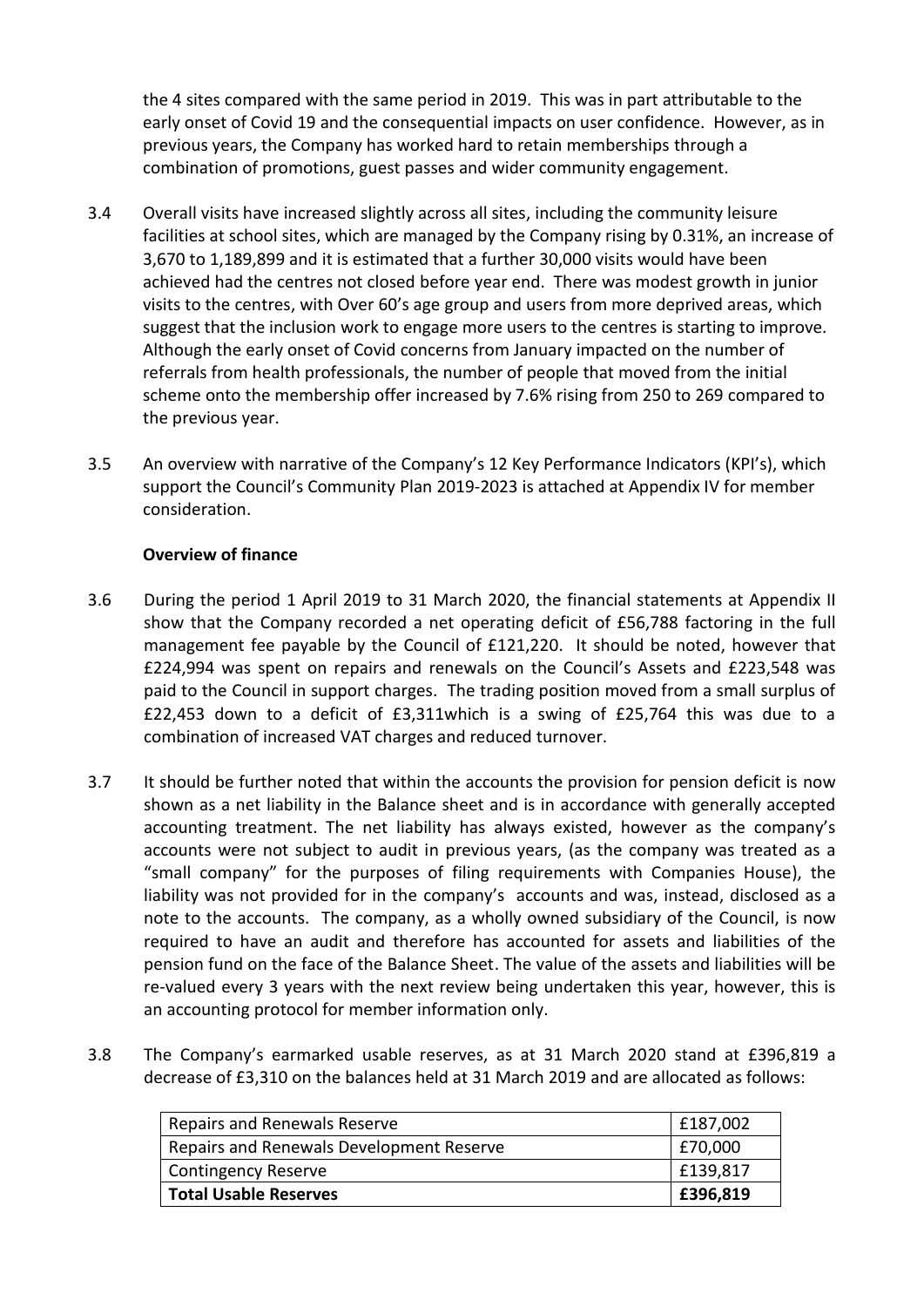### **4.0 Issues for Leisure and Environment Committee**

### **Future funding**

- 4.1 Members will recall that, at the 22 January 2019 meeting of Leisure and Environment Committee, a decision was taken to review the Company's 2018/19 outturn position in order that Committee can form judgements on the management fee payable in 2019/20.
- 4.2 Members further agreed at the 19 November 2019 Leisure and Environment Committee to review the payment mechanism within the Service Contract so that there is single payment mechanism either to or from the Company, with no separate clause for sharing in the 'operating surplus of the Company. Under normal operating circumstances this approach would be appropriate, however, the onset and subsequent impact of Covid caused significant financial challenges for the Company and it was agreed by Policy and Finance Committee, under Urgent Delegation Powers, on 24 April 2020 to release the retained 50% management fee for 2019/20 and the first instalment of the management fee for 2020/21 (£60,610) and the management fee to provide strategic support to Southwell Leisure Centre Trust (£80,850) to ease cash flow and to reduce anticipated financial hardships that an extended closure would cause the Company.
- 4.3 Moving forwards it will be necessary for the Council and the Company to work collaboratively to ensure that the Company is in a position to respond positively to the challenges of the pandemic. This will enable the Company to continue to operate in a Covid-secure way until the business activity returns to something like pre-Covid levels and a level of financial stability resumes. Accordingly discussions are ongoing to work through a number of measures that will support and protect the Company's financial position which is likely to include utilisation of Company reserves, access to Government Covid support grants and additional assistance from the Council should this be necessary. Any proposal will be brought to members for further consideration.

### **5.0 Equalities Implications**

5.1 There are no new equalities implications arising from this report.

### **6.0 Financial Implications – Ref No:-FIN20-21/4960**

6.1 There are no budget implications for the Council contained in the report. Any future proposals will be considered when presented to the Committee.

### **7.0 Community Plan – Alignment to Objectives**

7.1 The provision of the Council's high quality and accessible leisure centres makes a significant contribution to the health and wellbeing of members of the community. Specifically the role that Active4Today performs for the Council by operating the leisure centres and sports development function attracts regular users each year thereby assisting the Council in the achievement of Objective 9, ' Improve the health and wellbeing of local residents, with a particular focus on narrowing the gap in healthy life expectancy and other health outcomes'.